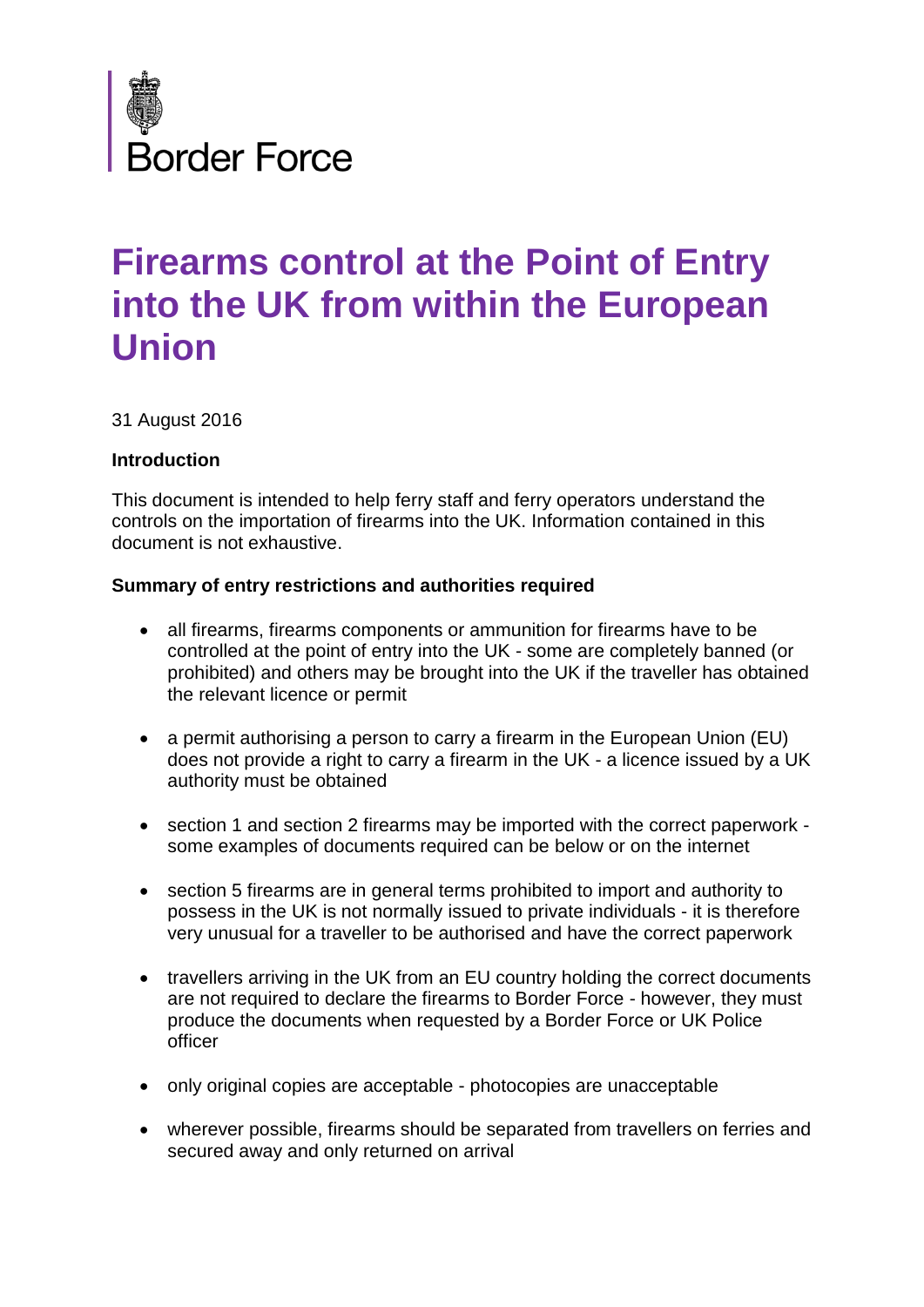Border Force request that all importations of firearms are reported on the manifest or to a Border Force Officer

#### **Documentation required by travellers bringing firearms into the UK from within the EU**

Firearms being brought into the UK from other EU Member States will usually need to be accompanied by a Transfer Licence or European Firearms Pass, both of which would be issued in the country of dispatch. These documents do not permit the holder to possess the firearm in the UK.

Any traveller bringing a firearm into the UK must hold the relevant authority to possess the weapon on a UK Firearms Certificate, UK Shot Gun Certificate, British Visitor's Permit issued by a UK Police force, section 5 authority issued by the Home Office or a Department for Business, Energy and Industrial Strategy (BEIS) Import Licence.

Any traveller bringing a deactivated firearm in to the UK must have the relevant import licence from BEIS and the firearm must be physically accompanied by an EU Deactivation Certificate.

Any person who intends to import a firearm or requires issue of any of the above documents should be referred to BEIS, the Home Office or Police as appropriate.

- UK police forces can be found on the [UK police website](https://www.police.uk/)
- information about Home Office licensing of firearms is available at Firearms **[Licensing](https://www.gov.uk/guidance/firearms-licensing-police-guidance)**
- a person can enquire about Home Office firearms licensing requirements and legislation by emailing [firearms enquires](mailto:firearms.enquiries@homeoffice.gsi.gov.uk)
- information about BEIS import licensing for firearms can be found in BEIS notice to Importer (NTI) 2878 and for deactivated firearms additionally in BEIS NTI 2875. Both notices are available at [Import Controls](https://www.gov.uk/guidance/import-controls)
- a person can apply for a BIS import license on the BEIS Importing Licensing [Branch website](https://www.ilb.bis.gov.uk/icms/fox/live/IMP_LOGIN/login)
- a person can enquire about BEIS import licenses by [emai](mailto:enquiries.ilb@bis.gsi.gov.uk)

#### **Types of firearms subject to control**

A firearm is a lethal barrelled weapon of any description from which any shot, bullet or missile can be discharged and includes:

- prohibited weapons
- component parts of a lethal or prohibited weapon
- accessories designed or adapted to diminish the noise or flash caused by firing the weapon

The Firearms Act 1968 (as amended) categorises firearms into three sections: Sections 1, 2 and 5.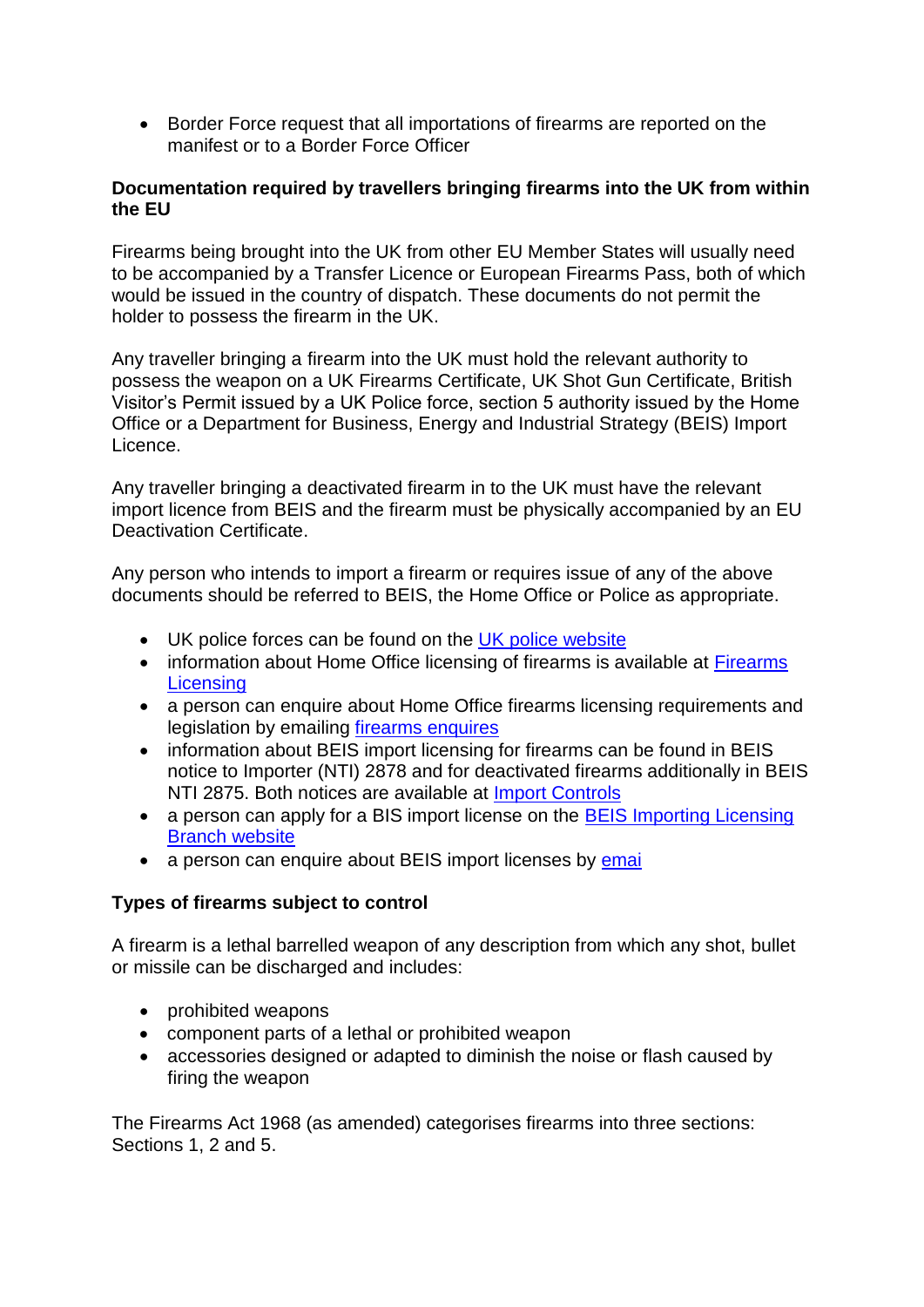## **Section 1 of the Firearms Act covers:**

- bolt, lever, Winchester and Martini single action rifles
- self loading rifles chambered for .22 rim-fire cartridges
- pump-action or semi-automatic shot guns with a barrel length of not less than 24 inches (60cms) and a magazine capacity of more than two rounds
- guns designed to be loaded at the muzzle end of the barrel or chamber with a loose charge and a separate ball or other missile (for example reproduction black powder muskets, pistols and revolvers)
- air and compressed carbon dioxide (CO2) powered rifles designed to be fired from the shoulder with a kinetic energy of more than 12 foot pounds (16.3 joules),and flares incorporating a barrel, other than pen launchers

## **Section 2 of the Firearms Act covers:**

- double and single barrelled shot guns fitted with a barrel not less than 24 inches (60cms)
- Semi-automatic or pump action shotguns with a magazine capacity of no more than two cartridges

## **Section 5 of the Firearms Act covers:**

- most hand guns (but not those loaded at the muzzle end of the barrel or chamber)
- air and carbon dioxide (CO2) powered hand guns which on discharge from the muzzle have a kinetic energy in excess of 6 foot pounds (8.15 joules)
- stun-guns (electric shock weapons)
- self-defence sprays
- pump-action or semi-automatic shotguns with a barrel length of less than 24 inches (61cms) or, excluding any detachable, folding, retractable or other moveable butt-stock, is less than 40 inches (102cms) in length overall
- assault rifles
- sub-machine guns
- machine guns
- ammunition designed to explode or expand on impact
- rocket launchers and mortars

### **Blank firing or replica firearms**

Blank firing or replica firearms that can be converted to fire bullets are also banned but in certain cases may be brought into the UK if the traveller has obtained the relevant licence or permit.

### **Realistic imitation firearms**

Realistic Imitation Firearms (RIF), which are imitation firearms that appear so realistic that you cannot readily tell that are not real firearms, can only be imported into the UK in certain circumstances for example participating at an historical reenactment.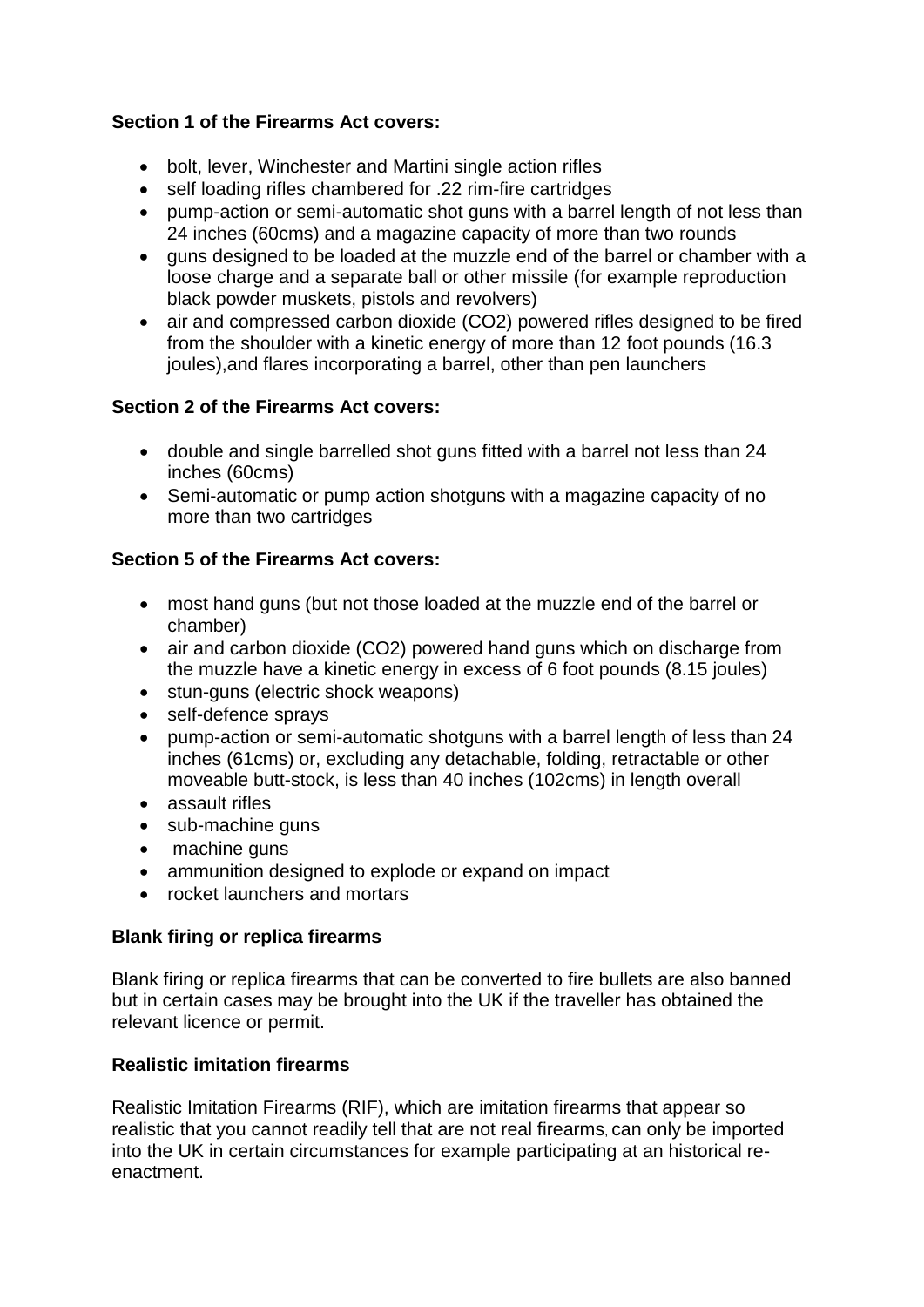# **Example of a Visitor's Shotgun Permit**

| Persona delle PASE se pasti                         | Fireston Form 220                                                                                                               |
|-----------------------------------------------------|---------------------------------------------------------------------------------------------------------------------------------|
| <b>Visitor's Shot Gun Permit</b>                    | like permit is looked under written 17/2) of the European<br>(American control Act 1998). The present allows a claimer to Great |
| Name and address of listiday                        | Britain to percent, pambers or acquire only those shot gam-<br>to which it relates far the period of its validay.               |
|                                                     | Additional conditions muy be added investor this chief officer of<br>police.                                                    |
|                                                     |                                                                                                                                 |
| Font Code<br>Date of Black (TRIMMITYY).             |                                                                                                                                 |
| Present stowhere<br>Valid Virmo<br>65               |                                                                                                                                 |
| Unasil regionizer of Switcher                       |                                                                                                                                 |
|                                                     |                                                                                                                                 |
| Stamp of imams Fisher Press.                        |                                                                                                                                 |
| <b>TEMANEN'NALLEY</b><br>POLICE                     |                                                                                                                                 |
|                                                     |                                                                                                                                 |
|                                                     |                                                                                                                                 |
| Tel: 81865 84657473748                              |                                                                                                                                 |
| Fire: (11865-845038)                                |                                                                                                                                 |
| Separate of Chief Officer of Police<br>Date         |                                                                                                                                 |
| Part I Authority to passess the following door gans |                                                                                                                                 |
| <b>Glospic att</b><br>Midair's Name<br>rather.      | Type in a crow and under, side-by-aids, angli-<br>including stretchiation mander if known.                                      |
|                                                     |                                                                                                                                 |
|                                                     |                                                                                                                                 |
|                                                     |                                                                                                                                 |
|                                                     |                                                                                                                                 |
|                                                     |                                                                                                                                 |
|                                                     |                                                                                                                                 |
|                                                     |                                                                                                                                 |
|                                                     |                                                                                                                                 |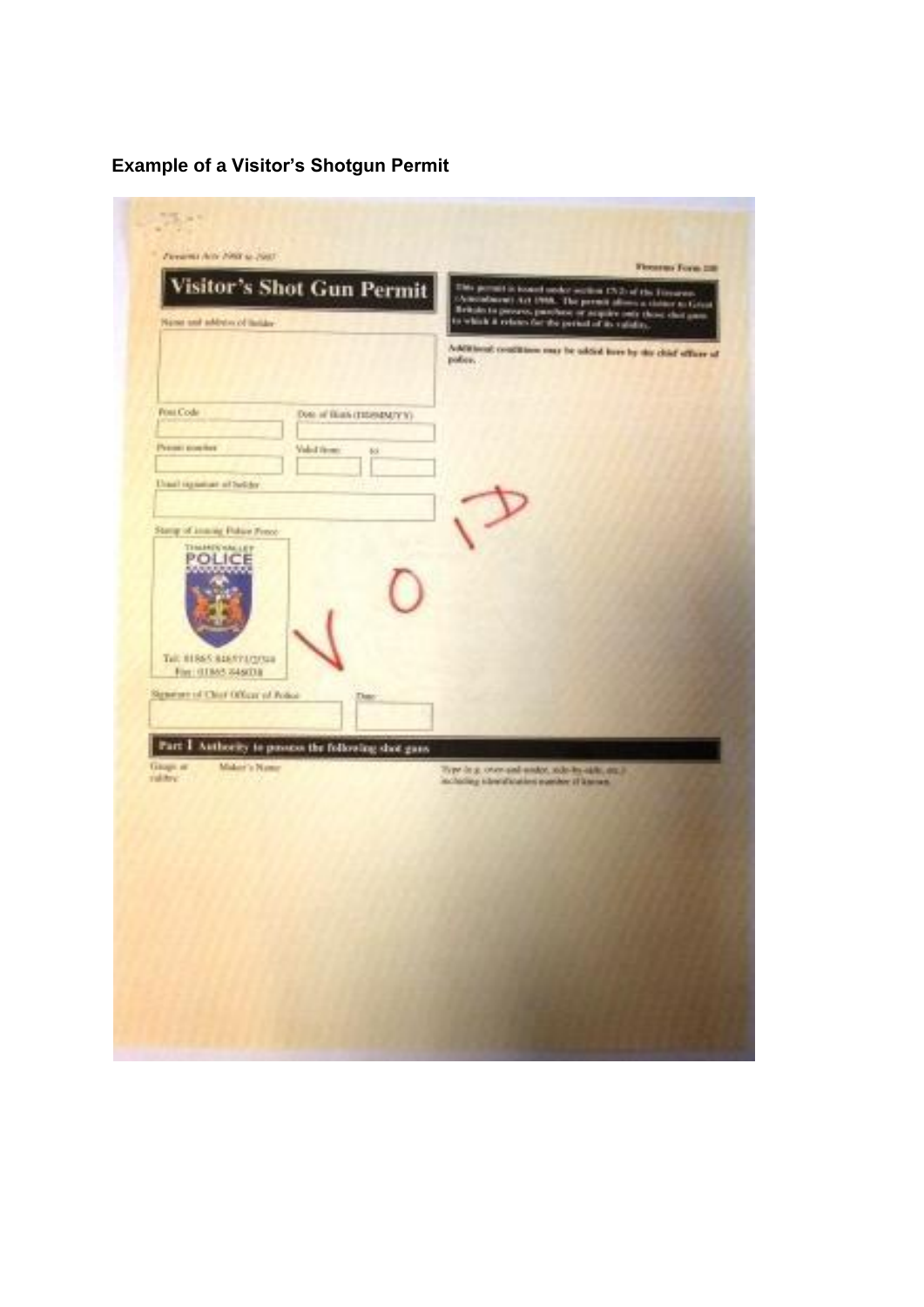# **Example of European Firearms Pass**

liness ( 011437 **ENTER SPICEOR ELMONETVIETO ANNO 177 AVENUEL APPEARED FOR PEN VILLANCIA** are the again on basic 6. Information in hired within the Case ining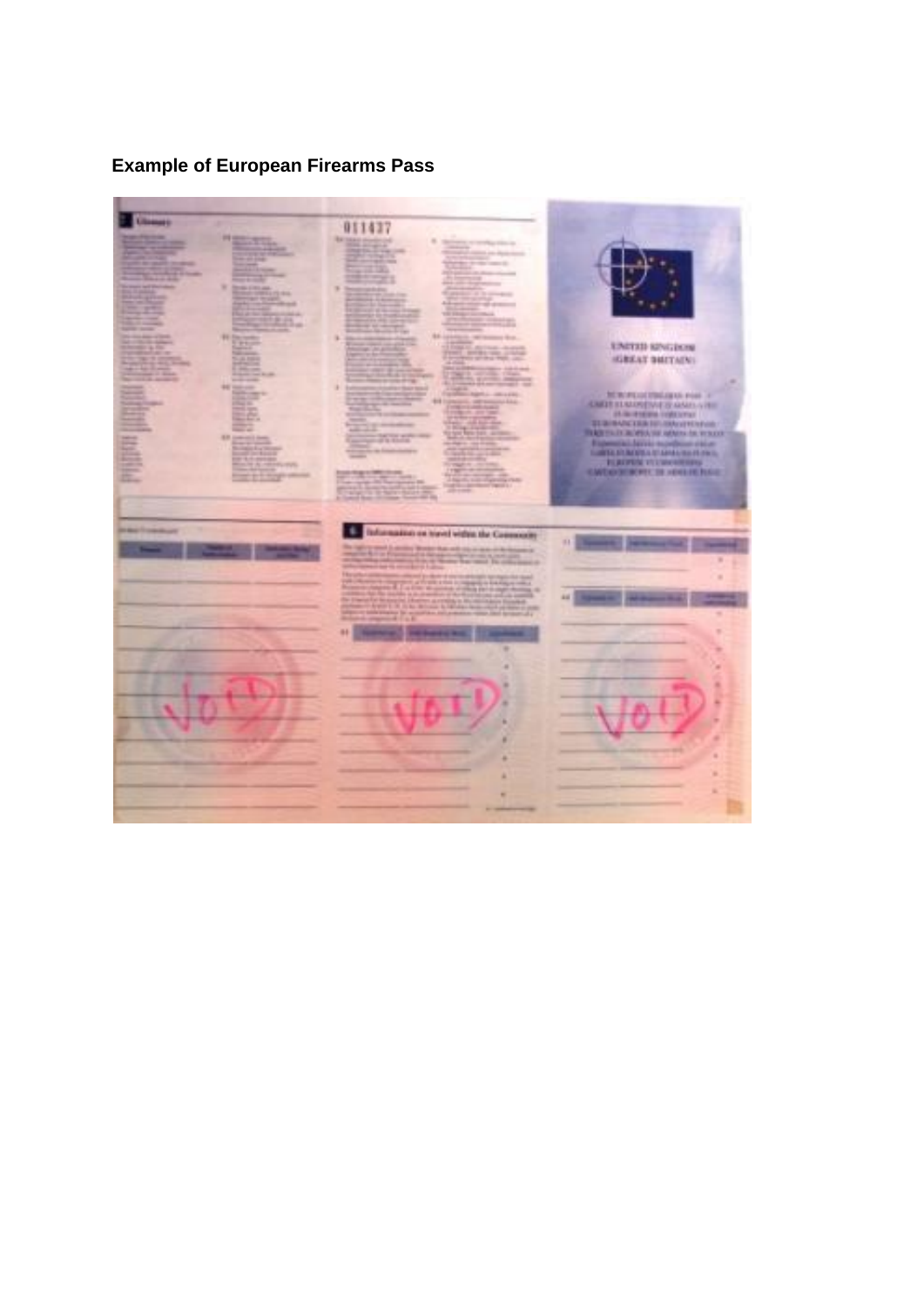# **Example of a Visitor's Firearm Permit**

| Trooms, the rivers are pro-<br><b>Visitor's Firearm Permit</b>                      | <b>Eloyarma Fame 188</b><br>This permuta issued or derivation 1712 of the Freezees Concentration of<br>Act 1988. The permuta disease resident in Green Botanical Actor<br>three through to which it relates and in process positions a spain<br>multi-momentum in s     |
|-------------------------------------------------------------------------------------|-------------------------------------------------------------------------------------------------------------------------------------------------------------------------------------------------------------------------------------------------------------------------|
| Name and address of holder                                                          | The bolder of this present is beenly presched to have in his possession,<br>but not to purchase in soquire, the firearms specified below, and to<br>have in his presention, purchase at acquire the ammanities specified<br>below, subject to the fellowing conditions: |
| Post-Code<br>Date of high (DD/MM/YY)<br>Perri E turnitor<br>Valid recent<br>to.     |                                                                                                                                                                                                                                                                         |
| Linux) signature of holder<br>Stang of issuing Police Ferrie                        |                                                                                                                                                                                                                                                                         |
|                                                                                     |                                                                                                                                                                                                                                                                         |
| Signature of Chief Officer of Police<br><b>Date</b>                                 |                                                                                                                                                                                                                                                                         |
| Part 1<br>Authority to possess the following firearms<br>Calibre<br>Maker's ratrive | Тури<br><b>klessification number</b>                                                                                                                                                                                                                                    |
|                                                                                     |                                                                                                                                                                                                                                                                         |
|                                                                                     |                                                                                                                                                                                                                                                                         |
|                                                                                     |                                                                                                                                                                                                                                                                         |
|                                                                                     |                                                                                                                                                                                                                                                                         |
|                                                                                     |                                                                                                                                                                                                                                                                         |